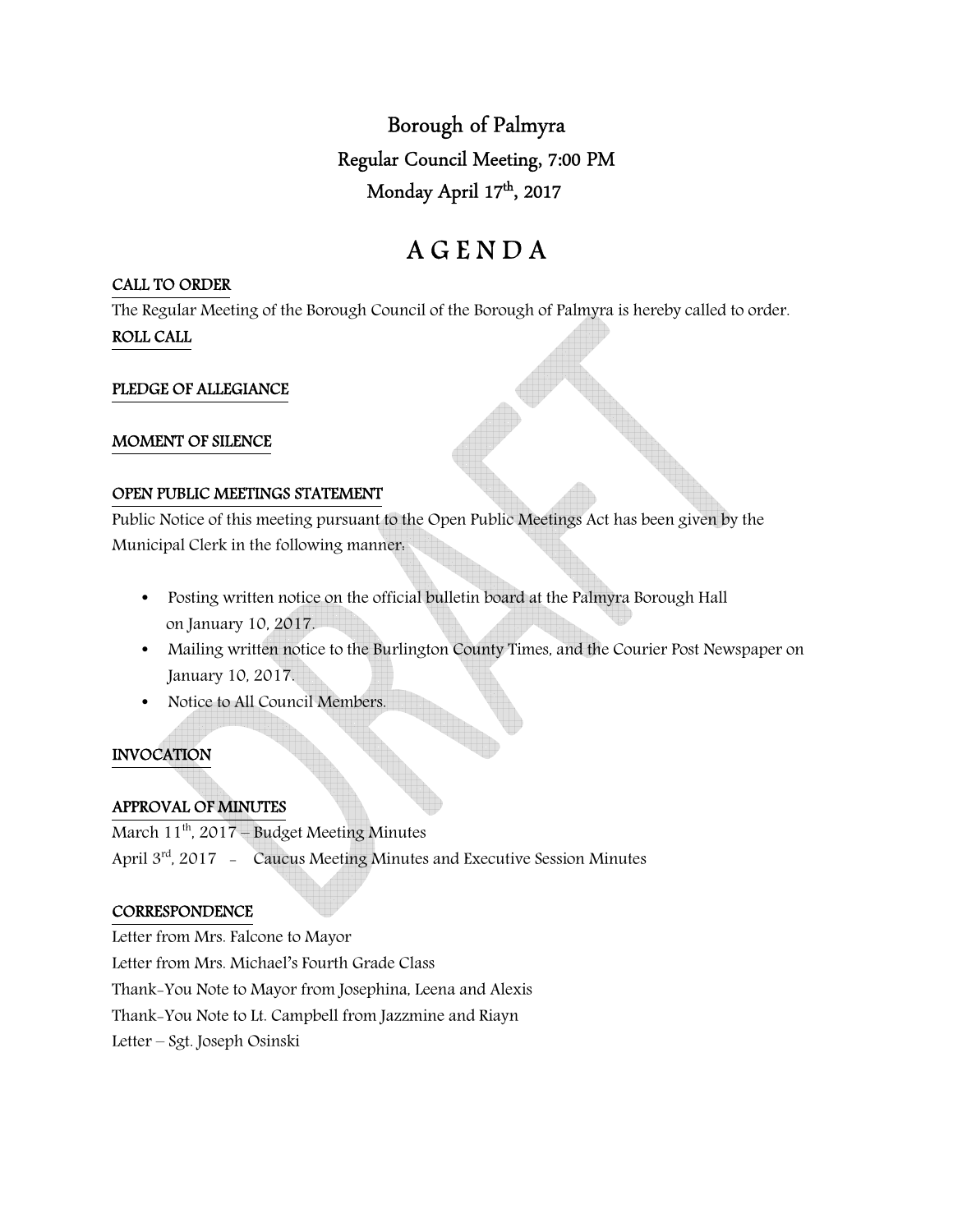# PUBLIC PORTION

This public portion is for discussion on professional updates, resolutions and ordinances listed on the agenda. Please sign in at the podium, state your name and address for the record. Council will give all comments appropriate consideration. Each citizen will be allotted up to five (5) minutes to speak, in order to allow everyone an opportunity to ask questions and express their opinions or concerns. Please direct all comments to the Mayor. Each citizen may only speak once during each public portion.

# ORDINANCE ON FIRST READING (public hearing May 15<sup>th</sup>, 2017 at 7.00 pm).

Ordinance 2017-4, An Ordinance Of The Borough Of Palmyra To Provide for and Determine the Rates and Ranges of Compensation of Each Employee and Officer of the Borough of Palmyra For Years 2017 and 2018. This Ordinance expires December  $31<sup>st</sup>$ , 2018 unless otherwise amended.

Ordinance 2017-5, An Ordinance of the Borough of Palmyra Amending Chapter 197 Of the Borough of Palmyra Code Captioned "Peddling And Soliciting".

# ORDINANCES ON SECOND READING (Public Hearing).

Ordinance 2017-03, An Ordinance To Exceed Municipal Budget Appropriation Limits And To Establish A CAP Bank (N.J.S.A. 40A:4-45.14).

#### PUBLIC HEARING ON 2017 MUNICIPAL BUDGET

Resolution 2017-104, Resolution to Read the 2017 Budget by Title Only Resolution 2017-105, Resolution Authorizing the Adoption of the 2017 Municipal Budget

# RESOLUTIONS Consent Agenda

Resolution 2017-106 to Resolution 2017- will be enacted as a single motion, if any resolution needs additional discussion it will be removed from the consent agenda and voted on separately.

- Resolution 2017–106, Resolution to Cancel Unclaimed Tax Sale Certificate Redemption Monies Pursuant to N.J.S.A. 54:5-57.1
- Resolution 2017–107, Resolution Authorizing A Refund of Tax Overpayment on Block 62 Lot 11 in the amount of \$167.74
- Resolution 2017–108, Resolution of the Borough of Palmyra Establishing the Annual Rates of Compensation and/or Hourly Rates Paid to Borough Employees
- Resolution 2017-109, Resolution Amending the Personnel Policies and Procedures Manuel, Rev. Date October 12<sup>th</sup>, 2016 Eliminating Advance Payments for Authorized Travel
- Resolution 2017–110. Resolution Amending the Personnel Policies and Procedures Manuel. Rev. Date October 12th, 2016, to Provide Credit for All Full-time Service When Calculating Vacation Entitlement
- Resolution 2017–111, Resolution Authorizing the Mayor to Execute an Agreement with YMCA of Burlington and Camden Counties for the 2017 Palmyra Summer Camp Program at the Palmyra Community Center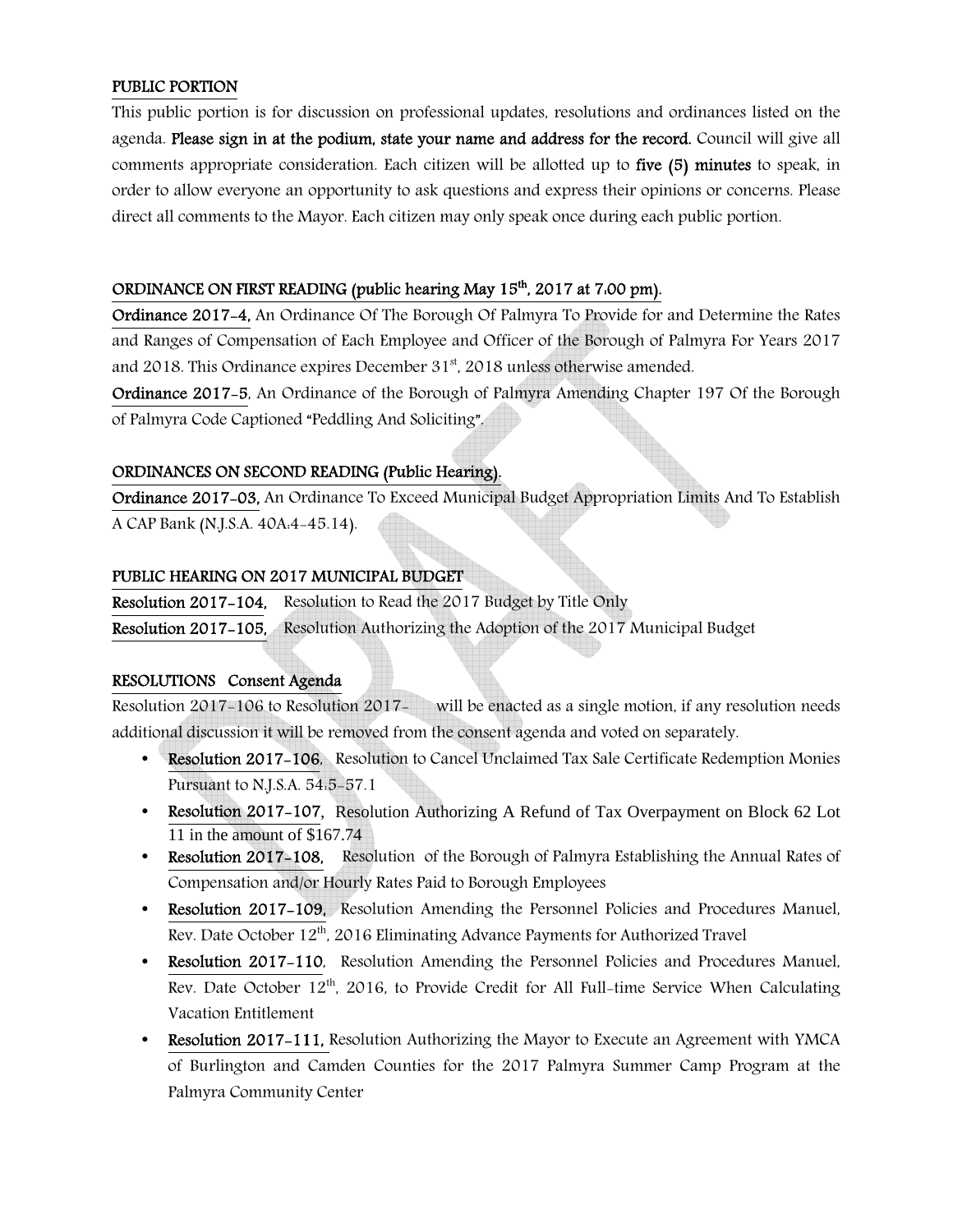- Resolution 2017-112, Resolution Appointing Ernest McGill as Foreman for the Public Works and Sewer Departments and as Code Enforcement Officer for the Borough of Palmyra at the hourly rate of \$25.00 retroactive to February 3<sup>rd</sup>, 2017
- Resolution 2017-113, Resolution Awarding a Contract to V-COMM, LLC for the Evaluation of the Public Works/Sewer Plant property to support an Antenna Support Structure in the Amount of \$11,000.00 per their proposal dated March  $20^{th}$ , 2017
- Resolution 2017–114, Resolution Authorizing the Mayor to Execute a MOU with Cinnaminson Township and the Borough of Riverton for the Tri-Boro CERT Services
- Resolution 2017–115, Resolution Awarding a Contract to CME Associates for the Security Camera Improvements Project in the Amount Not-to- Exceed \$20,000.00 per their proposal dated March 15<sup>th</sup>, 2017
- Resolution 2017–116, Resolution Authorizing the Mayor to Execute an Agreement Accepting \$1,500.00 in Exchange for Discharging a Palmyra Housing Rehabilitation Program Mortgage on the Property Located at 34 Pear Street, Palmyra, NJ Provided Title to the Property Remains in the names of the Present Owner's Until July  $29<sup>th</sup>$ , 2017
- Resolution 2017–117, Resolution Authorizing the Payment of Bills Submitted by Capehart & Scatchard in the Amount of \$9,842.50 per statement dated February  $22^{nd}$  &  $23^{rd}$ , 2017
- Resolution 2017–118, Resolution Appointing Ernest McGill Code Enforcement Officer for the Borough of Palmyra at the Hourly Rate of \$25.00 Retroactive to February 3<sup>rd</sup>, 2017
- Resolution 2017-119, Resolution Authorizing the Payment of Bills for the Month of April 2017 In the Amount of \$1,856,489.71.

# COMMUNITY SPOTLIGHT

- Coffee with a Cop at Wawa April  $25<sup>th</sup>$ , 2017 11:00 am to 1:00 pm
- Governor's Award Dinner; Occupational Safety and Health Awards Program April  $18<sup>th</sup>$ , 2017
- Paint the Porch Pink Breast Cancer Walk
- Free Mammograms thru NJCEED Program at Virtua

# DISCUSSION ITEMS

- Sgt. Joseph Oskinski's pending retirement and replacement
- Proposed Fire Department Ladder Truck Referendum
- Morgan Avenue traffic counts; Chief Pearlman and William Kirchner, ERI to provide reports
- Parents' Permission Slip for minor children
- Sewer bill for Block 108 Lot 10; PW/Sewer Committee Meeting Required

# ADMINISTRATOR REPORT

• Municipal Alliance

# COMMITTEE REPORTS